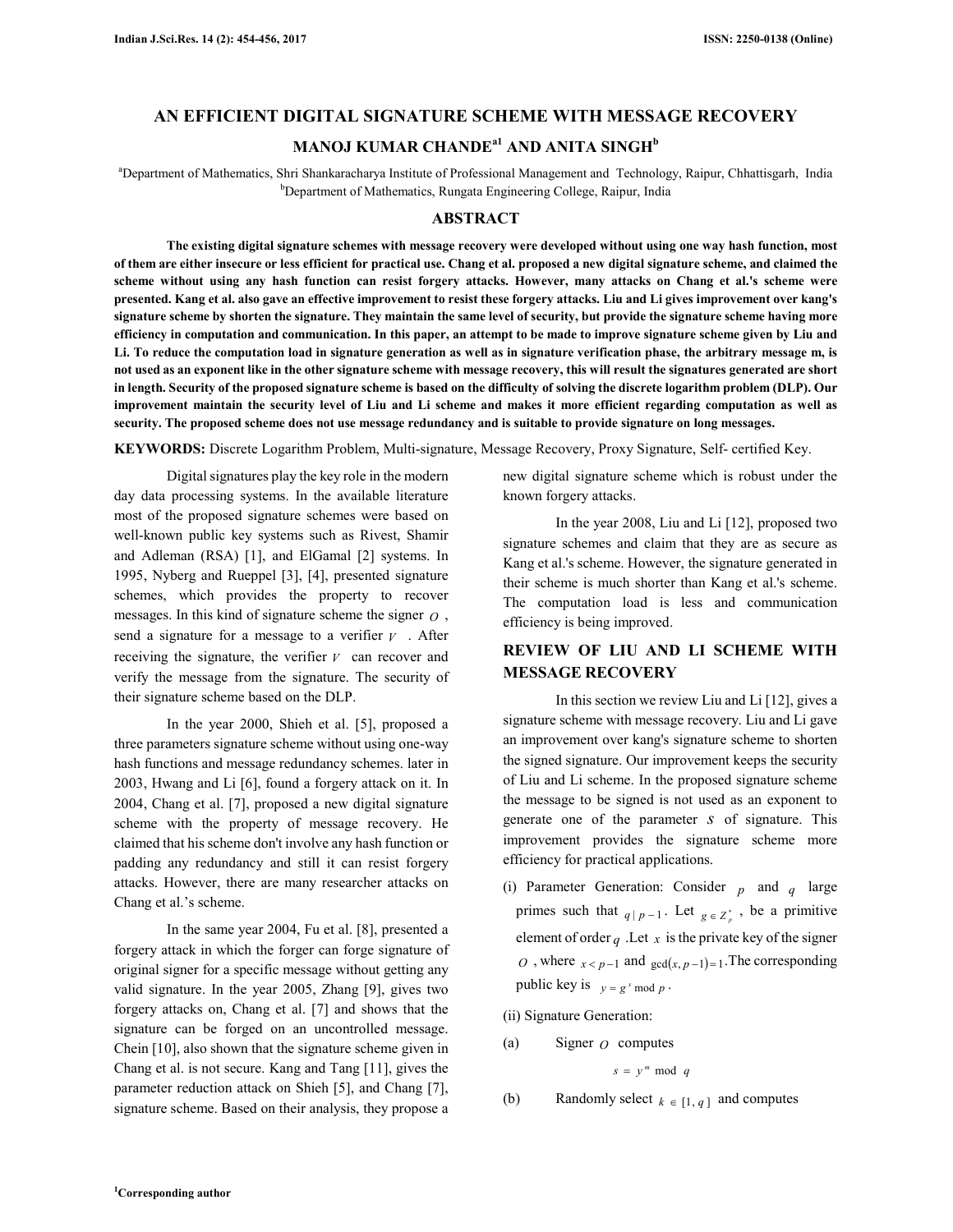$$
r = m \cdot g^{-k} \mod p \qquad (1)
$$

$$
t = x^{-1} (k - r \cdot s) \mod q \qquad (2)
$$

Signer  $O$ , sends the signature  $(r, s, t)$  to the verifier.

(iii) Signature Verification:

To verify the signature received, verifier *V* computes

- (a)  $m'' = y' \cdot r \cdot g^{r \cdot s} \mod p$
- (c) Verifier <sup>V</sup> checks  $s = y^{m^n} \mod p$

if this holds, then the verifier accepts the signature  $(r, s, t)$  as a valid one.

## **THE PROPOSED SIGNATURE SCHEME WITH MESSAGE RECOVERY**

The proposed signature scheme has the following phases:

(i) Parameter Generation:

(a) A trusted centre (TA), selects an integer *N* , as a product of two primes  $p$  and  $q$ . The two primes  $p$ and q are such that  $p=2 \cdot k \cdot \tilde{p}+1$  and  $q=2 \cdot k \cdot \tilde{q}+1$ , where  $k$ ,  $\tilde{p}$  and  $\tilde{q}$  are distinct large primes. Then TA chooses an integer  $g$  of order  $k$ . Then TA selects  $e$ , which is co prime to both  $p = 1$  and  $q = 1$  and compute corresponding value *d*, such that  $e \cdot d \equiv \text{mod } \phi(N)$ .

(d) TA sends *d* and *k* to the original signer. Then TA made  $g \, , N$  and  $e$  public.

(e) The signer *O*, select his/her private key  $x \in Z_k$ and make  $y = g^k \mod N$  public.

(ii) Signature Generation:

To generate the signature the signer  $\theta$ , do the following computation

(a) First compute  $s = y^d \mod N$ , (3)

(b) The signer *O* , selects two random numbers  $\alpha, \beta \in Z_k$  and compute

$$
r = m \cdot s \cdot g^{\alpha - k} \tag{4}
$$

(f) The signer *O* compute *t* as

$$
t = x^{-1} \cdot (k - r \cdot s - \alpha) \tag{5}
$$

(c) The signer  $O$ , sends  $(r, s, t)$  as signature of the message to the receiver *R* .

(iii) Signature Verification:

(a) To verify the signature received, verifier *V* computes

$$
m'' = y' \cdot r \cdot g^{rs} \cdot s^{-1} \tag{6}
$$

(b) The verifier *V* , authenticate the signature by calculating

$$
s^e = y \bmod N \tag{7}
$$

If its true then the signature  $(r, s, t)$  is a valid signature. Its validity as shown below:

$$
m'' = y' \cdot r \cdot g^{rs} \cdot s^{-1}
$$
  
=  $g^{k-r \cdot s-\alpha} \cdot m \cdot s \cdot g^{\alpha-k} \cdot g^{rs} \cdot s^{-1}$   
=  $m$ .

# **SECURITY ANALYSIS OF THE PROPOSED SIGNATURE SCHEME**

In this section we analyze the security of our proposed signature scheme. The changes or improvement are made in parameter and signature generation phases.

(a) The prime numbers used are not only the random primes but they are safely calculated large primes, so they give more security to signature scheme.

(b) It is difficult to recover  $\alpha$  and  $k$  from equation (4), because in process of recovery of  $k$ , the attacker has to encounter discrete logarithm problem. It is also not feasible for anyone to find  $x$  from equation (5), since there are two unknowns  $k$  and  $x$ .

(c) To obtain (r, s, t) and make forgery, a forger has to encounter DLP to solve equations (3) and (7). Knowledge of *s* , is not have any advantage, because again if someone looking to recover *d* from equation (3), he/she has to face DLP. Hence the proposed signature scheme with message recovery has a higher level security as compared to Liu and Li scheme.

(d) To compute *s* , *d* is used instead of *m* and the computation has being done for mod *N* in place of mod *q* as in Liu et al.'s scheme. In Liu and Li [12], scheme the message  $m$  is used as an exponent to the public key  $\gamma$  of the signer. If the message *m* is very large, then the computation of *s* becomes difficult. So using *d* as an exponent, it helps to the proposed scheme to be applicable for large messages.

(e) The private parameter *d* is used to compute *s* in the equation (3), is generated with safe prime number. Suppose some adversary looking to get  $d$ , than he/she